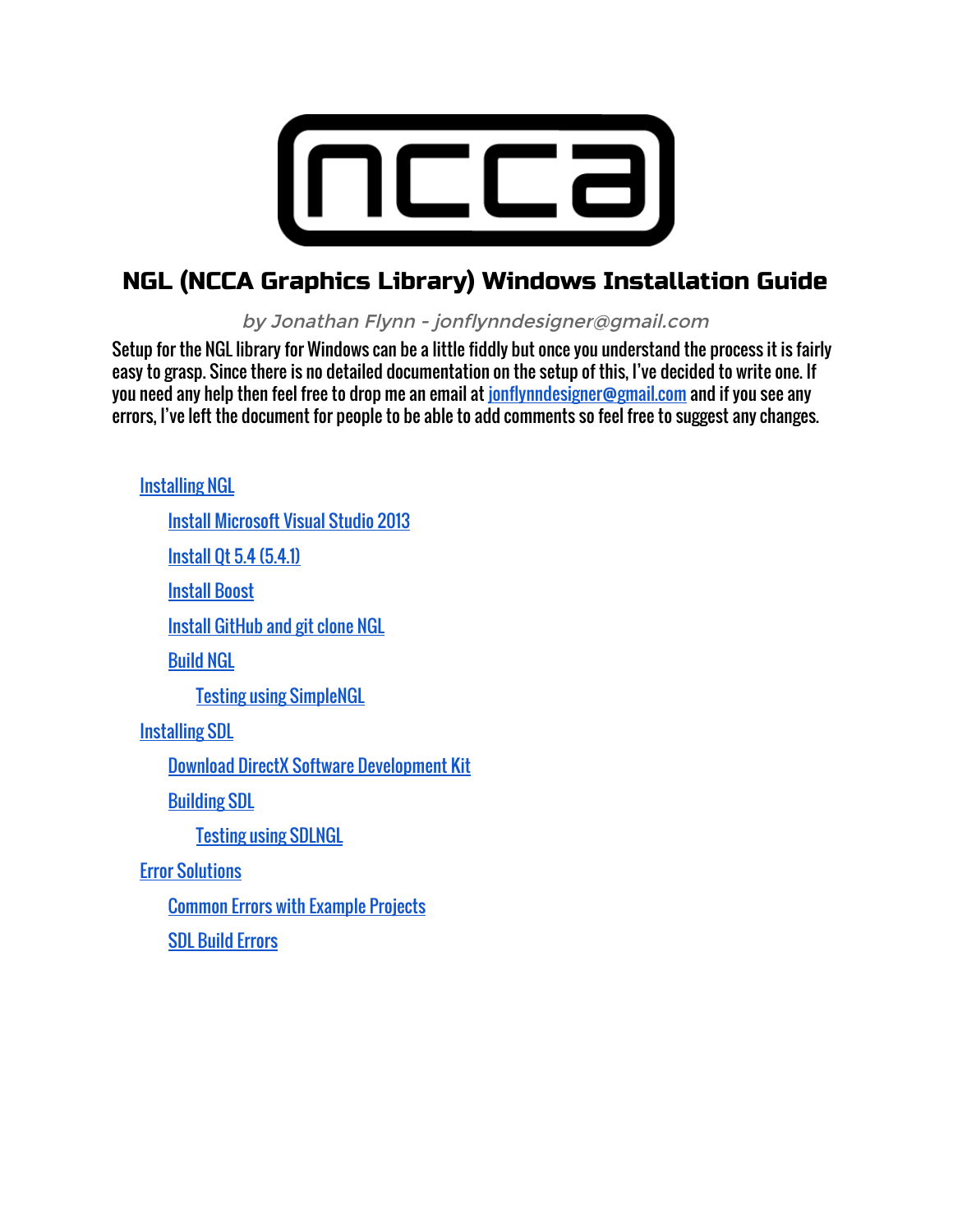# <span id="page-1-0"></span>**Installing NGL**

# <span id="page-1-1"></span>Install Microsoft Visual Studio 2013

If you are a student, you can get Visual Studio and loads of other software free through Microsoft Dreamspark. You can find out more information [here,](https://www.dreamspark.com/Student/Software-Catalog.aspx) and all you need to do is sign up and link your student email to an account. If you're currently at the NCCA, then you can get the software free using the NCCA student account and password without needing to sign up [here.](http://e5.onthehub.com/WebStore/OfferingsOfMajorVersionList.aspx?pmv=141e0812-34df-e211-9000-f04da23fc520&cmi_mnuMain=bdba23cf-e05e-e011-971f-0030487d8897&ws=7bba3bb2-bd8b-e011-969d-0030487d8897&vsro=8) The specific version that I downloaded and installed was Microsoft Visual Studio [Professional](http://e5.onthehub.com/WebStore/OfferingDetails.aspx?o=b55a7945-25dd-e311-93fd-b8ca3a5db7a3&ws=7bba3bb2-bd8b-e011-969d-0030487d8897&vsro=8) 2013 with Update 2 32-Bit - DVD. Ask a computing lecturer for the account details to access the Dreamspark page. Complete the installation with the default setup and update the software to version 4 [here.](http://www.microsoft.com/en-gb/download/details.aspx?id=44921)

# <span id="page-1-2"></span>Install Qt 5.4 (5.4.1)

Download the Community build of Qt 5.4 [here.](http://www.qt.io/download-open-source/) Install it in the default directory of  $C/0t$ . In the "Select Components" section, un-select "msvc2012 32-bit" and select "msvc2013 64-bit OpenGL". If that was confusing, just make sure that only the following are selected under the Qt 5.4 drop down option:

- $\rightarrow$  msvc2013 64-bit
- $\rightarrow$  msvc2013 64-bit OpenGL
- $\rightarrow$  Qt WebEngine

Then continue the install operation as normal.

# <span id="page-1-3"></span>Install Boost

Download Boost 1.57.0 from [here.](http://www.boost.org/users/history/version_1_57_0.html) Extract the .zip file

and rename the folder from boost\_1\_57\_0 to boost and

move the folder to the location C:/ so that you have the path of C:/boost/bootstrap.bat for the file bootstrap.bat.

To install boost, simply run the file bootstrap.bat either in the file explorer or using the Command Prompt followed by running b2.exe in the same folder which should have been created from bootstrap.bat if the setup was successful.

# <span id="page-1-4"></span>Install GitHub and git clone NGL

Download GitHub from [here.](https://windows.github.com/) Go through the install process. Once complete you need to clone the NGL library. You can do this by either going through the interface or opening the Git Shell and running the command:

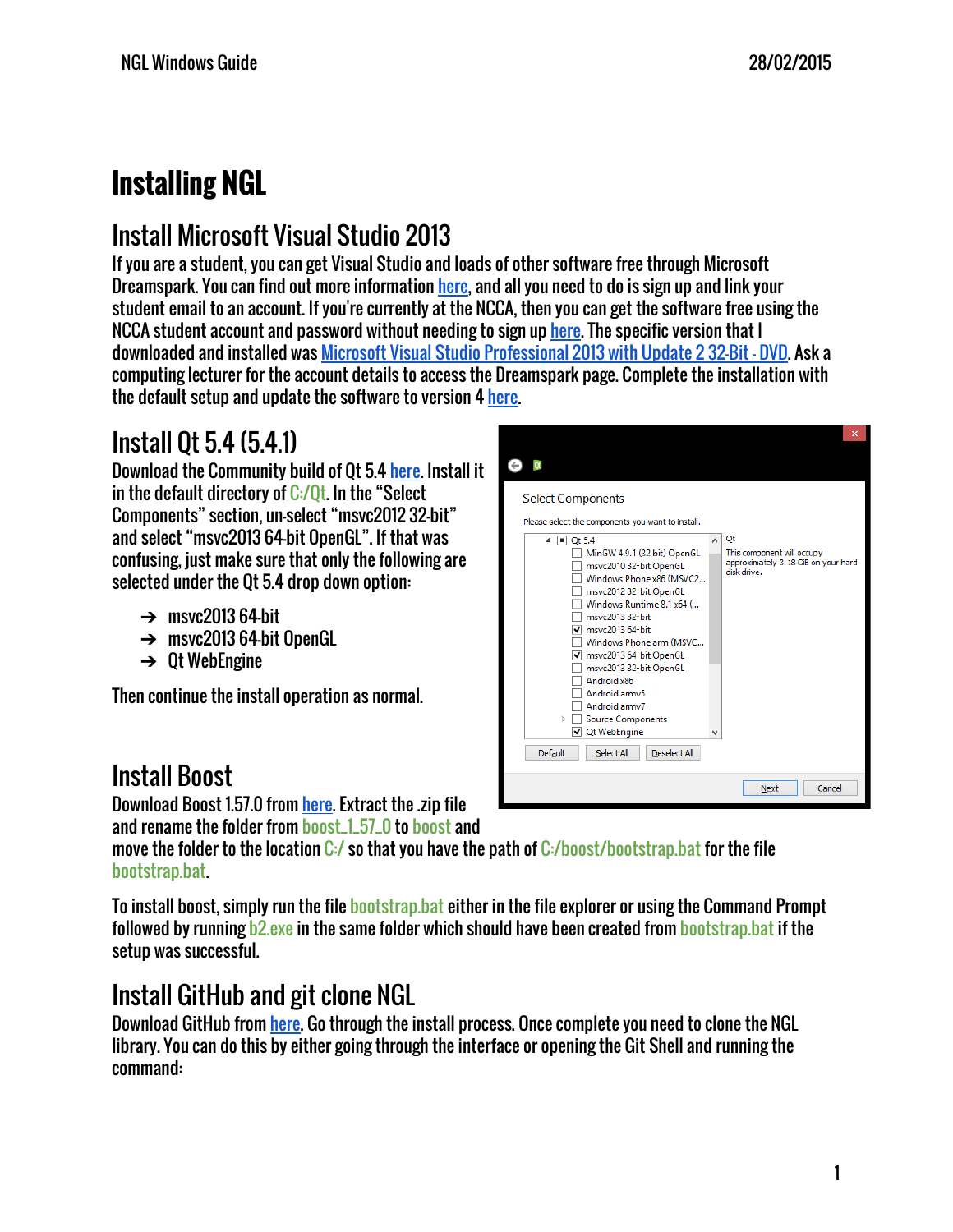## git clone git@github.com:NCCA/NGL.git

If you do it through the interface you just need to login, click the plus symbol in the top left and clone under the NCCA/NGL on the left hand side. Either make sure you download the library into the location C: or move the entire library for it afterwards to C:/NGL so that you have the path C:/NGL/NGL.pro for the NGL.pro file

## <span id="page-2-0"></span>Build NGL

Open the NGL.pro file in QtCreator and configure the NGL project for Desktop Qt 5.4.1 MSVC2013 OpenGL 64bit and then disable Shadow build under Projects. Finally, build the project, from which you should only get warnings and no errors. After the build you should have the file NGL.lib in the folder C:/NGL/lib/.

## <span id="page-2-1"></span>Testing using SimpleNGL

Git clone the SimpleNGL project git@github.com:NCCA/SimpleNGL.git and open the .pro file in OtCreator. Configure the project like before and disable shadow build. In the .pro file, you need to change the line 71 which is the following:

INCLUDEPATH += \$\$(HOME)/NGL/include/

and change the above line to be:

!win32:INCLUDEPATH += \$\$(HOME)/NGL/include/

After that, you then you need to add to the win32 section from line 73 to 83 by inserting a line below 75 with:

```
INCLUDEPATH += $$(HOMEDRIVE)/NGL/include/
```
So it should all look like this: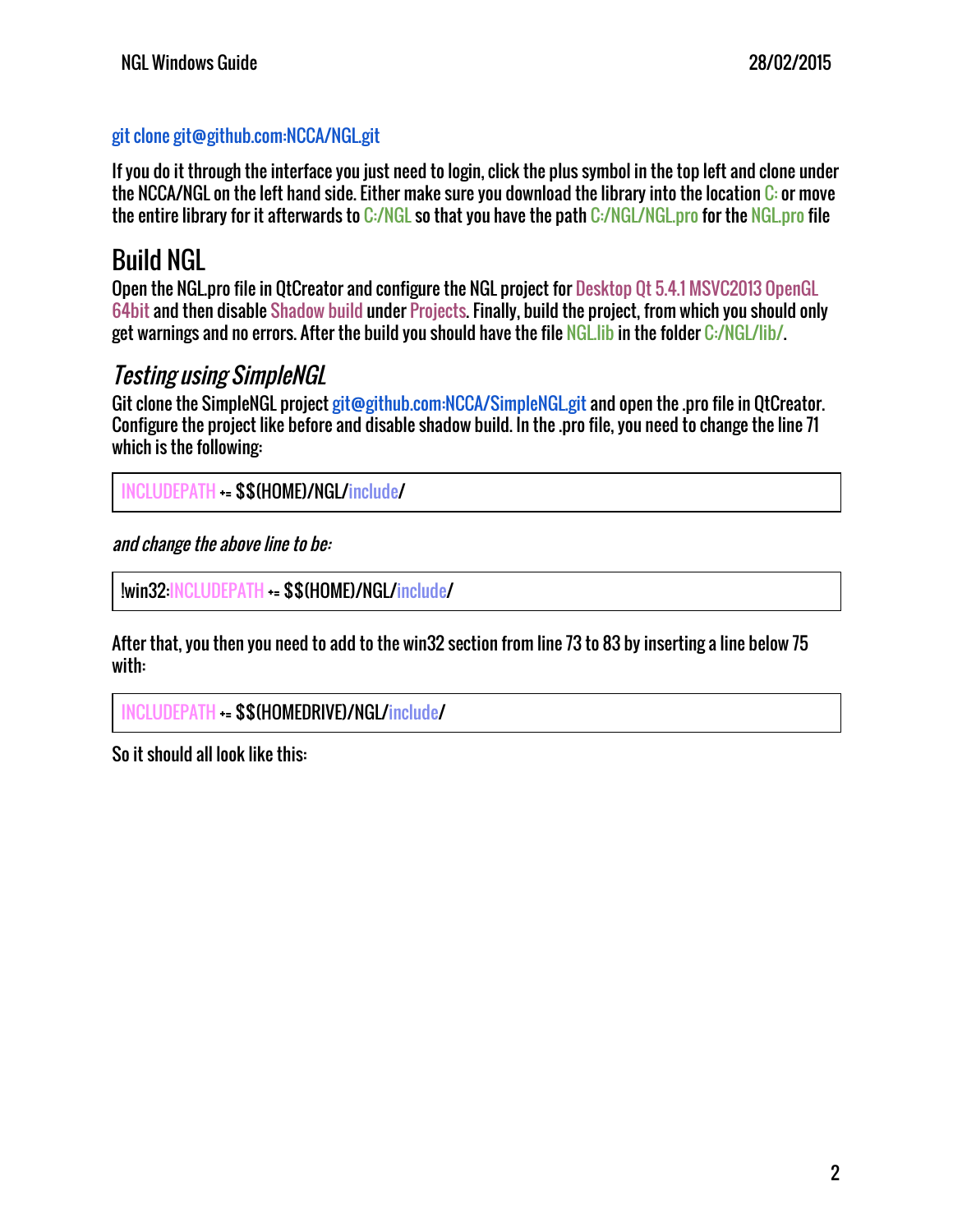```
!win32:INCLUDEPATH += $$(HOMEDRIVE)/NGL/include/
win32: {
   PRE_TARGETDEPS--C:/NGL/lib/NGL.lib
   INCLUDEPATH<sub>=-I</sub> c:/boost
   INCLUDEPATH += $$(HOMEDRIVE)/NGL/include/
   DEFINES-=GL42
   DEFINES += WIN32
   DEFINES+=_WIN32
   DEFINES+=_USE_MATH_DEFINES
   LIBS += -LC:/NGL/lib/ -lNGL
   DEFINES-=NO_DLL
}
```
Save the file, run qmake again (Build>Run qmake) and then build and run the project. All done! You should only get warnings but no errors should occur.

If you get any errors, check the Errors section at the end of this document.

# <span id="page-3-0"></span>**Installing SDL**

The following steps are optional only for people doing projects using SDL.

## <span id="page-3-1"></span>Download DirectX Software Development Kit

Before we can compile and build SDL, we need to download the DirectX Software Development kit. You can download this from [here](http://www.microsoft.com/en-gb/download/details.aspx?id=6812). Just run through the installation and it should all be fine. You should be able to ignore the Error Code S1023 if it happens to you.

# <span id="page-3-2"></span>Building SDL

Download the SDL 2.0.3 source code from [here.](https://www.libsdl.org/download-2.0.php) Once you have downloaded it, extract the .zip and rename the folder from SDL2-2.0.3 to SDL2 and move it the the C:/ drive so that the path for the file README.txt is C:/SDL2/README.txt.

Now, open the file SDL\_VS2013.sln inside the VisualC folder. It will ask if you trust the solution, just untick "Ask me for every project in the solution" and click OK. Set the project to Release and x64 in the top of the window in the two drop down boxes shown below.



You should just be able to BUILD>Build solution and get only warnings and no errors. Once complete, you need to navigate to the C:/SDL2/VisualC/SDL/x64/Release folder and find the files called SDL2.lib and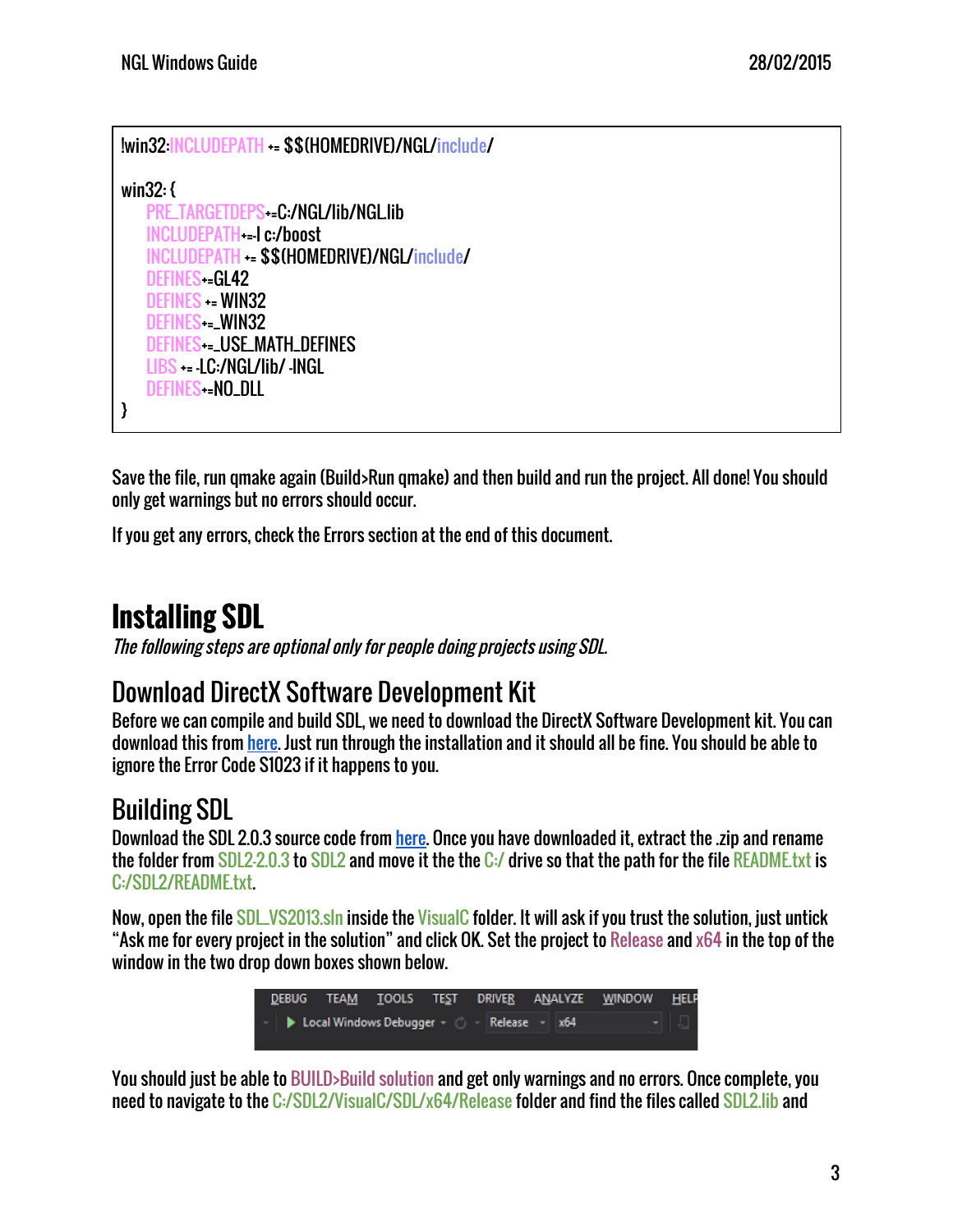SDL2.dll. Move these files to a new folder in the root SDL2 directory called lib so the files should be in a folder called C:/SDL2/lib. You will also need to move SDL2main.lib from the folder VisualC/SDLmain/x64/Release and place it in the same lib folder.

## <span id="page-4-0"></span>Testing using SDLNGL

Git clone the SDLNGL project git@github.com:NCCA/SDINGL.git and open the .pro file in OtCreator. Configure the project like before and disable shadow build. You must edit the .pro file so that the project has the necessary includes and libs for SDL. To do this, you need to replace the existing commands used for unix and linux (lines 15-19) which is the following:

QMAKE\_CXXFLAGS+=\$\$system(sdl2-config --cflags) message(output from sdl2-config --cflags added to CXXFLAGS= \$\$QMAKE\_CXXFLAGS)

LIBS+=\$\$system(sdl2-config -libs)  $_{\text{message}}$  (output from sdl2-config-libs added to LIB= $$$LLBS$ )

Change the above lines to this:

```
# different options for not windows and windows since sdl-config is not available
# for msvc compiler
!win32 {
 QMAKE_CXXFLAGS -= $$system(sdl2-config --cflags)
 message(output from sdl2-config-cflags added to CXXFLAGS= $$OMAKE_CXXFLAGS)
 LIBS-=$$system(sdl2-config -libs)
 \overline{m}essage(output from sdl2-config-libs added to LIB=$$LIBS)
}
win32 {
 INCLUDEPATH += $$(HOMEDRIVE)/SDL2/include/
 LIBS -- L$$(HOMEDRIVE)/SDL2/lib/ -ISDL2 -ISDL2main
}
```
Another edit to be made to the .pro file is to change a warning flag for boost which raises an error. This is on line 65 (may vary due to all the lines that have been added) that looks like the following:

QMAKE\_CXXFLAGS\_WARN\_ON += "-Wno-unused-parameter"

and change the above line to be:

unix\*:QMAKE\_CXXFLAGS\_WARN\_ON += "-Wno-unused-parameter"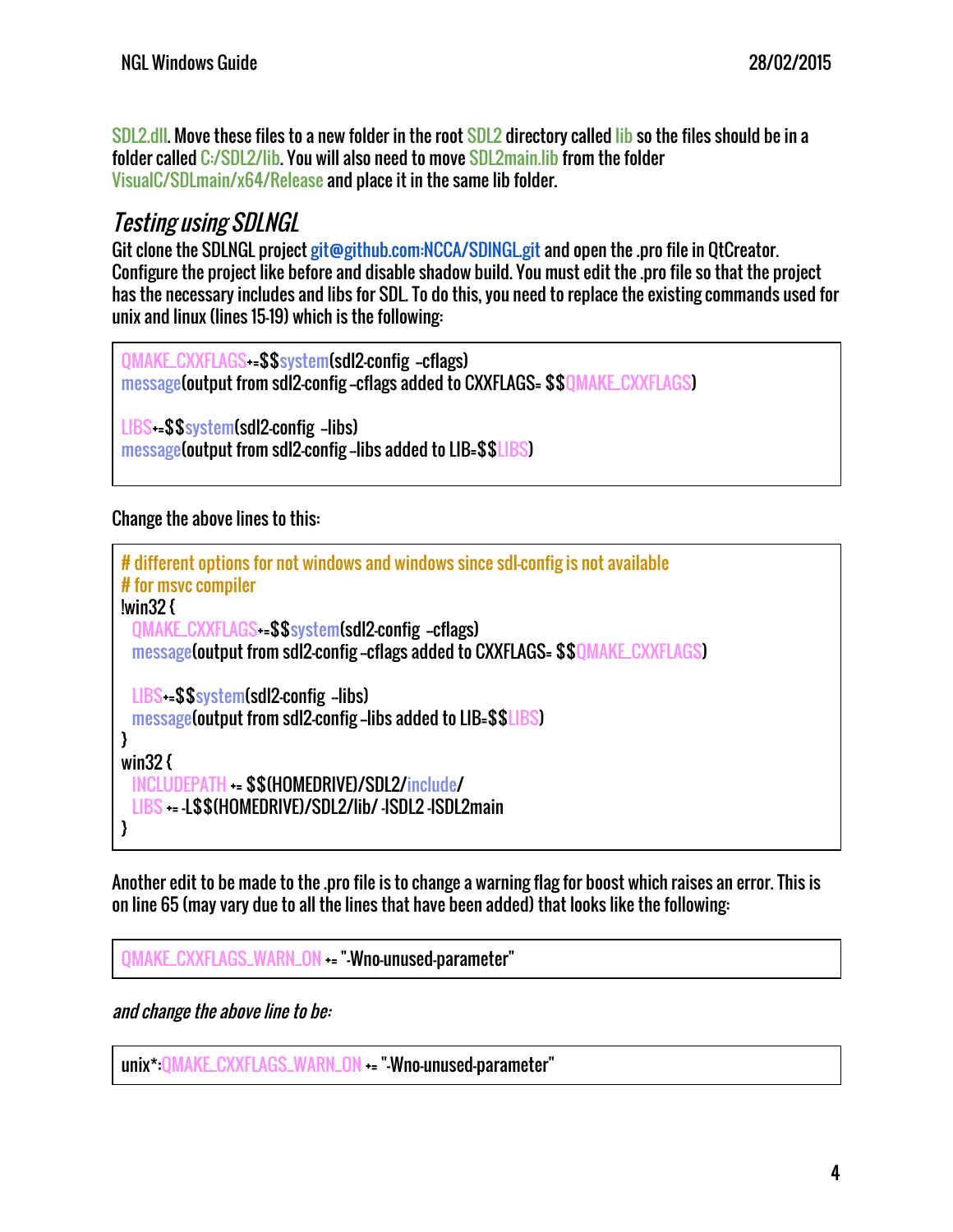You also need to change the .pro in the same way as SimpleNGL by changing the include path for the NGL include. Here is the same process repeated but with adjusted line numbers: in the .pro file you need to change the line 88 (again, may differ) which is the following:

INCLUDEPATH += \$\$(HOME)/NGL/include/

and change the above line to be:

```
!win32:INCLUDEPATH += $$(HOME)/NGL/include/
```
After that, you then you need to add to the win32 section of the .pro file from line 73 to 83 by inserting a line below 75 with:

```
INCLUDEPATH += $$(HOMEDRIVE)/NGL/include/
```
So it should all look like this:

```
!win32:INCLUDEPATH += $$(HOMEDRIVE)/NGL/include/
win32: {
   PRE_TARGETDEPS+=C:/NGL/lib/NGL.lib
   INCLUDEPATH+=-I c:/boost
   INCLUDEPATH += $$(HOMEDRIVE)/NGL/include/
   DEFINES-=GL42
   DEFINES += WIN32
   DEFINES+=_WIN32
   DEFINES+=_USE_MATH_DEFINES
   LIBS += -LC:/NGL/lib/ -lNGL
   DEFINES-=NO_DLL
}
```
In the "main.cpp" you will also need to insert a new line under #include <SDL.h> which is on line 1. This line is #undef main to give this result:

```
#include <SDL.h>
#undef main
#include <cstdlib>
```
Save the file, run qmake again (Build>Run qmake) and then build and run the project. All done! You should only get warnings but no errors should occur.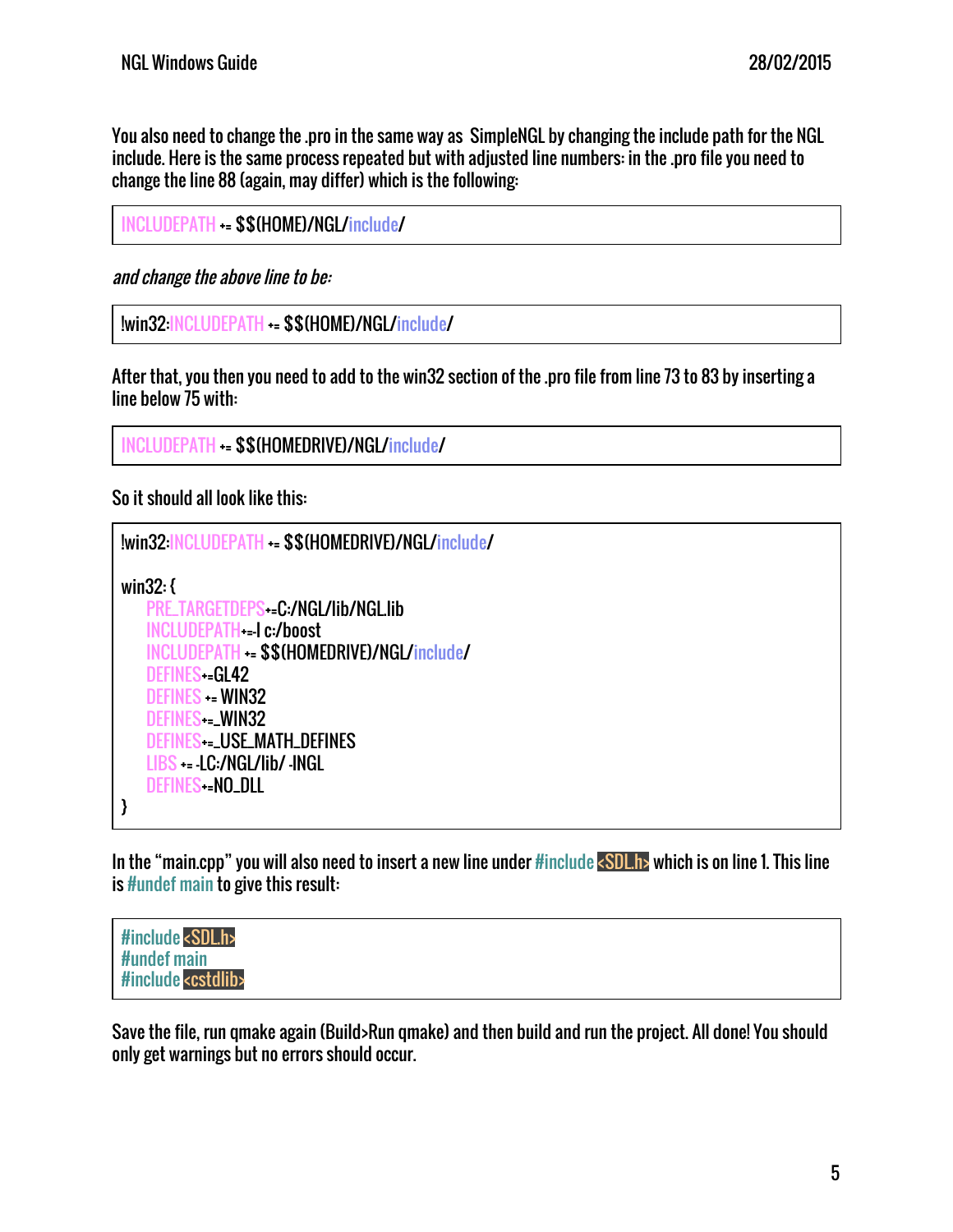# **MSVS & Qt Debugger**

I haven't finished this bit yet but here is it briefly:

- 1. Download Windows Driver Kit 8.1 from [here.](http://www.microsoft.com/en-us/download/details.aspx?id=42273)
- 2. Restart Qt and it should pick up the debugger

# <span id="page-6-0"></span>**Error Solutions**

## <span id="page-6-1"></span>Common Errors with Example Projects

**error: D8021 : invalid numeric argument '/Wno-unused-parameter'**

## **Explanation:**

This boost error gets turned into a warning on unix based machines but isn't necessary for the MSVC compiler and doesn't exists and is an invalid argument.

### **Solution:**

In the .pro file, find the line:

QMAKE\_CXXFLAGS\_WARN\_ON += "-Wno-unused-parameter"

and change the above line to be:

unix\*:QMAKE\_CXXFLAGS\_WARN\_ON += "-Wno-unused-parameter"

### **D:\Users\Jon\Documents\GitHub\SDLNGL\include\NGLDraw.h:4: error: C1083: Cannot open include file: 'ngl/Camera.h': No such file or directory**

### **Explanation:**

The is a problem with the include path which doesn't point to the include directory for NGL. The problem I found was that the examples used \$\$(HOME) for the NGL include path, however this is different on the Windows build we have created, with \$\$(HOME) being C:/Users/<username>.

### **Solution:**

Search for the following line:

INCLUDEPATH += \$\$(HOME)/NGL/include/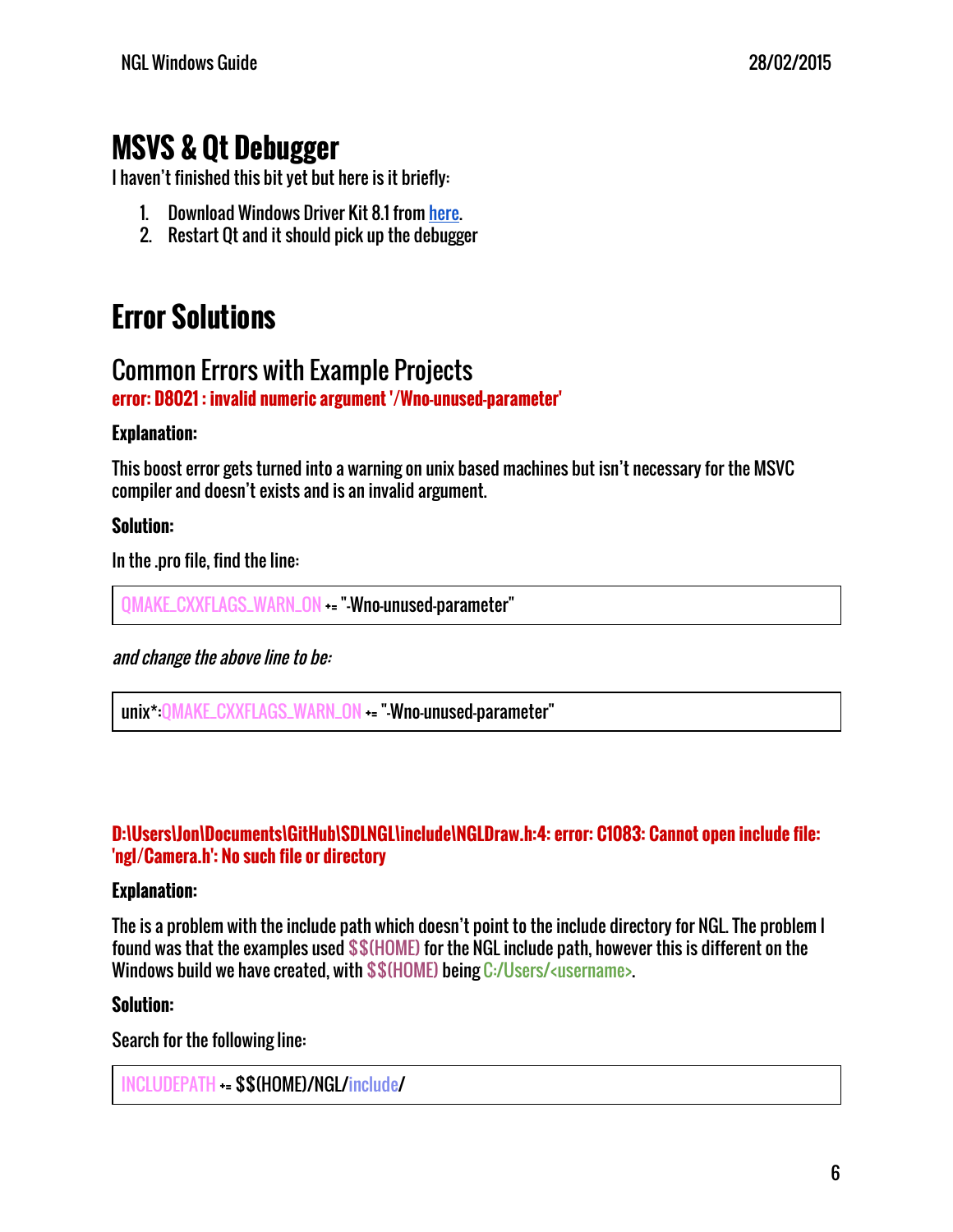## Change the above line to be:

!win32:INCLUDEPATH += \$\$(HOME)/NGL/include/

After that, you then you need to add to the win32 section of the .pro file from line towards the end by inserting a line below the pre-existing INCLUDEPATH command for boost with:

```
INCLUDEPATH += $$(HOMEDRIVE)/NGL/include/
```
So it should all look like this:

```
!win32:INCLUDEPATH += $$(HOMEDRIVE)/NGL/include/
win32: {
   PRE_TARGETDEPS+=C:/NGL/lib/NGL.lib
   INCLUDEPATH+=-I c:/boost
   INCLUDEPATH += $$(HOMEDRIVE)/NGL/include/
   DEFINES-=GL42
   DEFINES += WIN32
   DEFINES--LWIN32
   DEFINES+=_USE_MATH_DEFINES
   LIBS += -LC:/NGL/lib/ -lNGL
   DEFINES-=NO_DLL
}
```
## **D:\Users\Jon\Documents\GitHub\SDLNGL\src\main.cpp:125: error: C4716: 'SDL\_main' : must return a value**

### **Explanation:**

The SDL.h include hasn't had its main undefined, preventing the int main function from being unable to compile without a return statement.

## **Solution:**

In the "main.cpp" you will need to insert a new line under #include <SDL.h> which is on line 1. This line is #undef main to give this result:

#include <SDL.h> #undef main #include <cstdlib> ...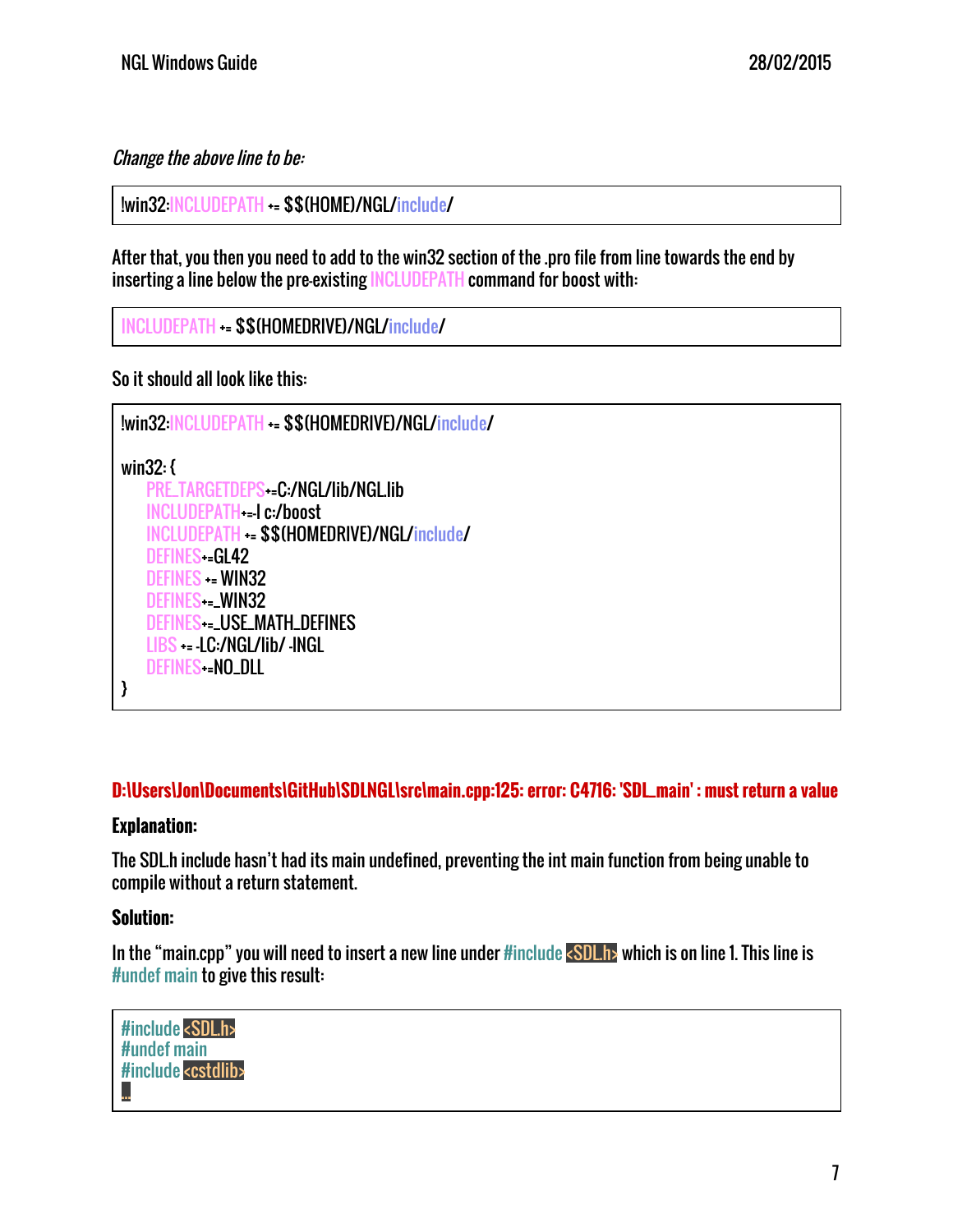Now the file should build and run without errors.

## <span id="page-8-0"></span>SDL Build Errors

**error C1083: Cannot open include file: 'dxsdkver.h': No such file or directory D:\Users\Jon\Downloads\NEW\_NGL\SDL2-2.0.3\src\audio\xaudio2\SDL\_xaudio2.c**

### **Explanation:**

The DirectX include file "dxsdker.h" can't be found when building. Either it's not in the right directory or for some reason Visual Studio doesn't know where to look.

| <b>Include Directories</b>                                       |    |          |
|------------------------------------------------------------------|----|----------|
|                                                                  |    |          |
| C:\Program Files (x86)\Microsoft DirectX SDK (June 2010)\Include |    |          |
| ∢                                                                |    | >        |
| <b>Inherited values:</b>                                         |    |          |
| \$(VC_IncludePath)<br>\$(WindowsSDK_IncludePath)                 |    | A.       |
|                                                                  |    |          |
| Inherit from parent or project defaults                          |    | Macros>> |
|                                                                  | OK | Cancel   |
|                                                                  |    |          |

### **Solution:**

I'm not 100% on this solution since I wasn't able to recreate this error without deleting all of the DirectX SDK installation folder.

Firstly, try restarting your computer and re-opening the VisualC solution. If trying to build after this doesn't work, we need to have Visual Studio point to the exact location of the Include and Lib files we built with the DirectX SDK. To do this, right click on the SDL2 project on the right in the Solution Explorer and click Properties. Now on the left go to Configuration Properties>VC++ DIrectories and click on the Include Directories value on the right and then click the

drop down on the right of the box. Follow this with pressing <Edit  $\cdots$ > and a new dialog will appear. Press the folder with the \* in it to create a new line, and then either paste the directory in the entry box or navigate to the folder:

C:\Program Files (x86)\Microsoft DirectX SDK (June 2010)\Include

Do the same for the Library Directories and add the directory:

C:\Program Files (x86)\Microsoft DirectX SDK (June 2010)\Lib\x64

It should look something like this when you have finished adding these directories: